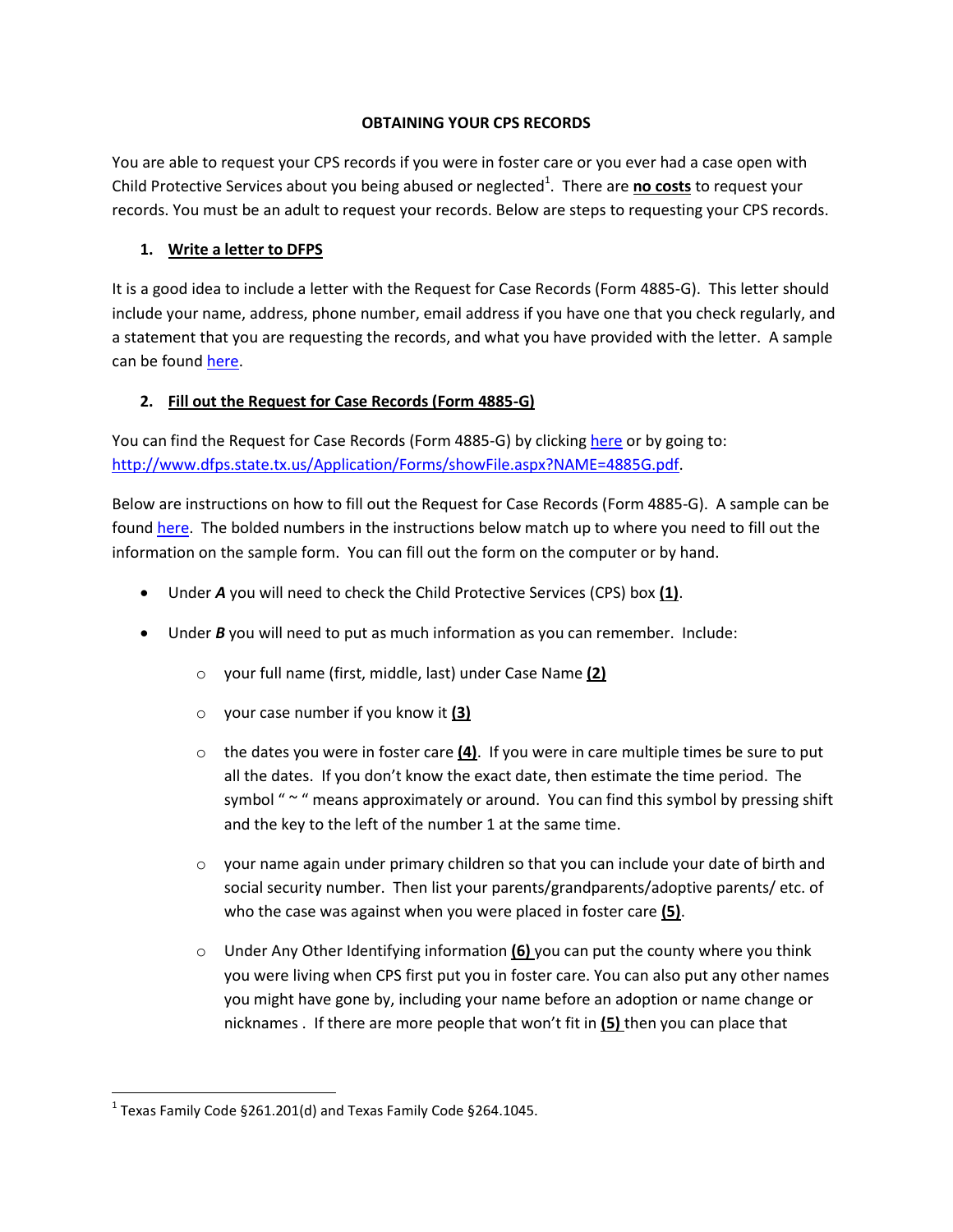information here. If you were in foster care more than one time write that here. If you only know some of the information, go ahead and put it in. All information will help.

- Under *C* you will need to put your first name, middle initial and last name **(7)**. Then check mark the yes boxes for both "Are you involved in the case that you are requesting?" and "If yes, were you ever in DFPS foster care as a child?" **(8).**
	- o Include your phone number **(9)**, fax number if you have one **(9)**, and email address **(9)** if you check it regularly.
- Under *D* you need to fill out your address where you want the CPS records mailed to **(10)**. Make sure if you are at a temporary place, you put down an address that you trust can hold on to the records until you can pick them up. Also make sure you let the person know who lives there that you have put their address down for the records to be sent to. Be aware that some apartments will not allow mail to be sent if your name is not on the mailbox. Make sure the person who lives there has made sure it is okay to have the mail sent there.
	- o **IT IS IMPORTANT TO UPDATE YOUR PHONE NUMBER AND ADDRESS THROUGH THIS WHOLE PROCESS.** If you move, you can contact [Records.Management@dfps.state.tx.us](mailto:Records.Management@dfps.state.tx.us) or call 512-929-6764 or toll free 877-764-7230 to update your address.
- Under *E* you will need to read the agreement. If you agree, sign **(11)** and date the form **(11)**.

# **3. Make a copy of your Texas Identification card or Texas Driver's License and your completed request form and letter**

If you need help getting your Texas Identification card, you can visit the Texas Foster Youth Justice Project's site at [http://texasfosteryouth.org/state\\_id\\_card.html.](http://texasfosteryouth.org/state_id_card.html) If you need help getting your Texas Driver's License, you can visit the Texas Foster Youth Justice Project's site at [http://texasfosteryouth.org/drivers\\_licence.html.](http://texasfosteryouth.org/drivers_licence.html)

# **4. Send the letter and Request for Case Records (Form 4885-G) to DFPS with a copy of your Texas Identification card or Texas Driver's License**

Make sure that you mail the letter, the Request for Case Records (Form 4885-G), and a copy of your Texas Identification card or Texas Driver's License. Be sure to make a copy to keep for your records. You will need to mail these documents to:

Department of Family and Protective Services Attn: RMG (Y-937) PO Box 149030 Austin, Texas 78714-9030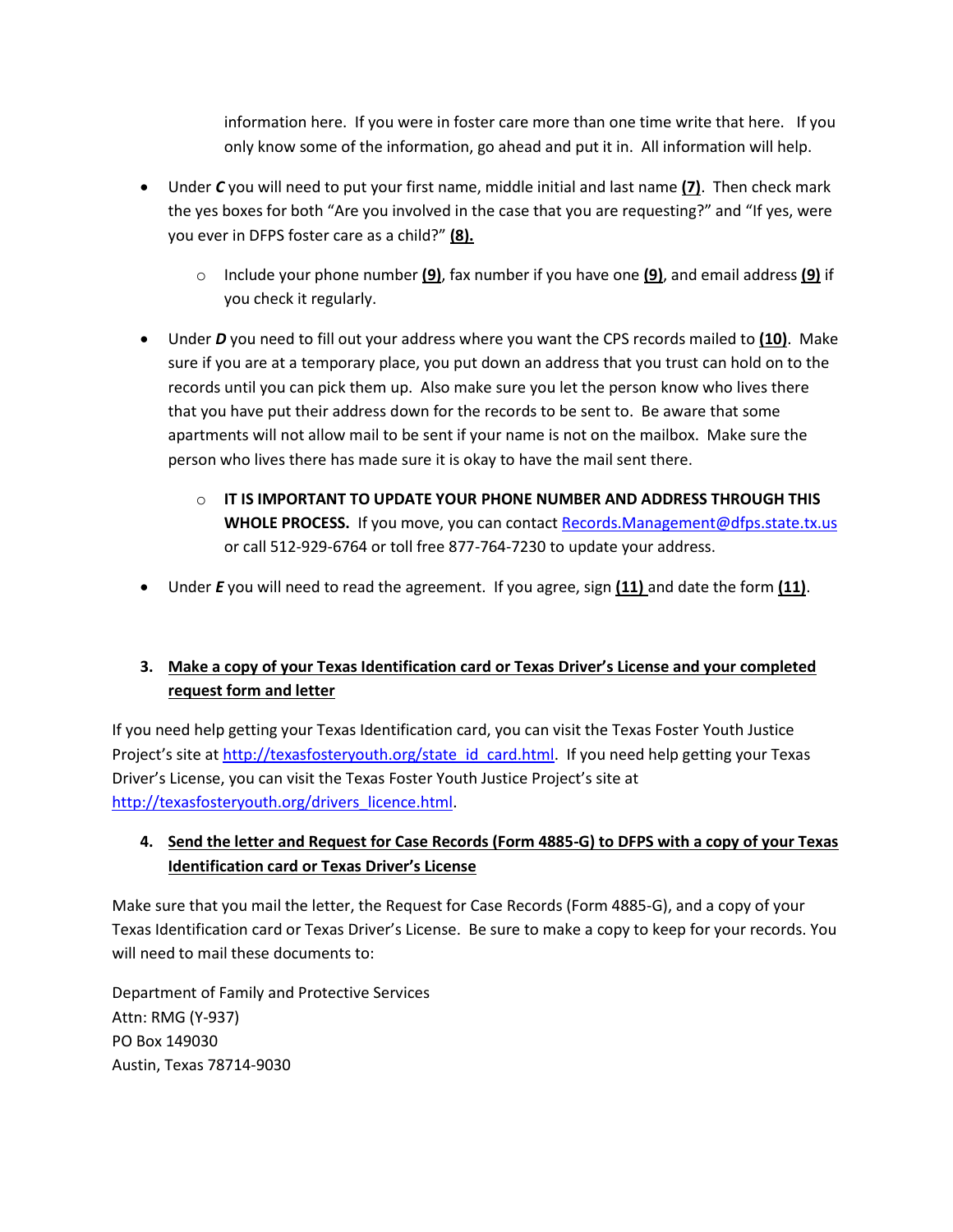#### **5. Wait for confirmation letter**

You will receive a letter from the Department of Family and Protective Services after around two weeks. This letter confirms your request. It gives you information about their process and how to contact them if you would like to check the status of your request. **Be sure to keep this letter in case DFPS asks to see a copy of it when you request an update.**

### **6. Request update**

You can check the status of your request through mail, email, or phone. You can mail DFPS a status check of your request at the same address you sent the request to:

Department of Family and Protective Services Attn: RMG (Y-937) PO Box 149030 Austin, Texas 78714-9030

You call also email Records Management a[t Records.Management@dfps.state.tx.us](mailto:Records.Management@dfps.state.tx.us) or call them at 512-929-6764 or toll free at 877-764-7230.

Be sure to give your name and date of birth so Records Management can find your request. It can be helpful to include the dates of when you sent in your request and when you received the confirmation letter from DFPS. Sometimes the confirmation letter form DFPS includes a reference number. If it does, include this information when asking for a status update. If the reference number was not included, be sure to ask for it and write it down so that you can use it in the future. Make notes about who you talk to, what date you talk to them and what they tell you. Save any emails you receive about the records.

### **7. Review records**

Once you request your records, DFPS will review and **redact** your records before they give them to you. Redact means that they will take out certain information from the records for legal reasons. Some reasons are that they list the name of the person who reported abuse or the record is solely about another child.

It could take two to six months for you to receive your records depending on how many records there are, how difficult it is to find the records, how many other requests there are, or other issues. You should check at least once a month and if there is an important reason you need them quickly let them know.

DFPS will not contact you before they send you your records. **Be sure to keep DPFS updated with your address and phone number! Y**ou can contact [Records.Management@dfps.state.tx.us](mailto:Records.Management@dfps.state.tx.us) or call 512-929- 6764 or toll free 877-764-7230.